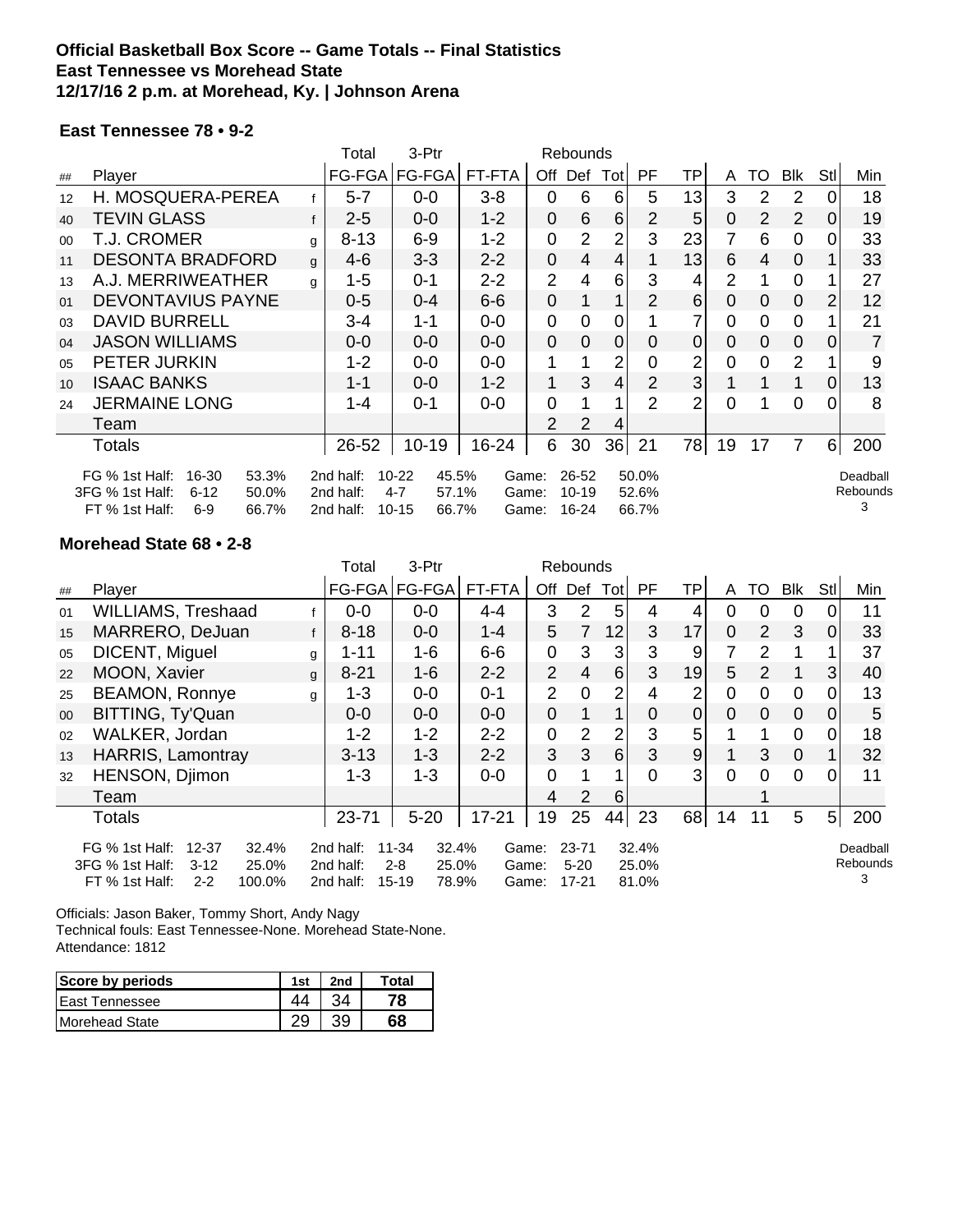## **East Tennessee vs Morehead State 12/17/16 2 p.m. at Morehead, Ky. | Johnson Arena 1st PERIOD Play-by-Play (Page 1)**

| <b>HOME TEAM: Morehead State</b>     | Time  | <b>Score</b> | <b>Margin</b>  | <b>VISITORS: East Tennessee</b>        |
|--------------------------------------|-------|--------------|----------------|----------------------------------------|
| BLOCK by MOON, Xavier                | 19:47 |              |                | MISSED LAYUP by H. MOSQUERA-PEREA      |
| REBOUND (DEF) by MARRERO, DeJuan     | 19:45 |              |                |                                        |
| TURNOVR by MARRERO, DeJuan           | 19:31 |              |                |                                        |
|                                      | 19:30 |              |                | STEAL by DESONTA BRADFORD              |
|                                      | 19:24 |              |                | FOUL by TEVIN GLASS (P1T1)             |
|                                      |       |              |                |                                        |
|                                      | 19:24 |              |                | TURNOVR by TEVIN GLASS                 |
| GOOD! LAYUP by MARRERO, DeJuan [PNT] | 19:08 | $2 - 0$      | H <sub>2</sub> |                                        |
|                                      | 18:46 | $2 - 3$      | V <sub>1</sub> | GOOD! 3 PTR by T.J. CROMER             |
|                                      | 18:46 |              |                | ASSIST by DESONTA BRADFORD             |
| MISSED LAYUP by MARRERO, DeJuan      | 18:34 |              |                | REBOUND (DEF) by H. MOSQUERA-PEREA     |
| FOUL by BEAMON, Ronnye (P1T1)        | 18:24 | $2 - 4$      | V <sub>2</sub> | GOOD! FT SHOT by H. MOSQUERA-PEREA     |
|                                      | 18:24 |              |                | MISSED FT SHOT by H. MOSQUERA-PEREA    |
|                                      | 18:24 |              |                | REBOUND (OFF) by A.J. MERRIWEATHER     |
| FOUL by BEAMON, Ronnye (P2T2)        | 18:13 |              |                |                                        |
| SUB IN : WALKER, Jordan              | 18:13 |              |                |                                        |
| SUB OUT: BEAMON, Ronnye              | 18:13 |              |                |                                        |
| FOUL by WILLIAMS, Treshaad (P1T3)    |       |              |                |                                        |
|                                      | 17:55 |              |                |                                        |
|                                      | 17:53 | $2 - 6$      | V <sub>4</sub> | GOOD! LAYUP by H. MOSQUERA-PEREA [PNT] |
|                                      | 17:53 |              |                | ASSIST by DESONTA BRADFORD             |
| FOUL by MARRERO, DeJuan (P1T4)       | 17:53 |              |                | MISSED FT SHOT by H. MOSQUERA-PEREA    |
| REBOUND (DEF) by (TEAM)              | 17:53 |              |                |                                        |
| MISSED 3 PTR by DICENT, Miguel       | 17:37 |              |                | REBOUND (DEF) by T.J. CROMER           |
|                                      | 17:33 |              |                | TURNOVR by T.J. CROMER                 |
|                                      | 17:33 |              |                | SUB IN: ISAAC BANKS                    |
|                                      | 17:33 |              |                | SUB OUT: H. MOSQUERA-PEREA             |
| MISSED LAYUP by MARRERO, DeJuan      | 17:29 |              |                | REBOUND (DEF) by TEVIN GLASS           |
| REBOUND (DEF) by MARRERO, DeJuan     | 17:22 |              |                | MISSED LAYUP by DESONTA BRADFORD       |
|                                      |       |              |                |                                        |
| MISSED 3 PTR by MOON, Xavier         | 17:15 |              |                | REBOUND (DEF) by TEVIN GLASS           |
|                                      | 16:59 | $2 - 9$      | V <sub>7</sub> | GOOD! 3 PTR by T.J. CROMER             |
|                                      | 16:59 |              |                | ASSIST by A.J. MERRIWEATHER            |
| MISSED JUMPER by MARRERO, DeJuan     | 16:44 |              |                | REBOUND (DEF) by ISAAC BANKS           |
|                                      | 16:31 | $2 - 12$     | $V$ 10         | GOOD! 3 PTR by DESONTA BRADFORD        |
|                                      | 16:31 |              |                | ASSIST by A.J. MERRIWEATHER            |
| MISSED LAYUP by MOON, Xavier         | 16:15 |              |                | REBOUND (DEF) by ISAAC BANKS           |
|                                      | 16:04 |              |                | FOUL by TEVIN GLASS (P2T2)             |
|                                      | 16:04 |              |                | TURNOVR by TEVIN GLASS                 |
| SUB IN: HARRIS, Lamontray            | 16:04 |              |                | SUB IN: DAVID BURRELL                  |
| SUB OUT: WILLIAMS, Treshaad          | 16:04 |              |                | SUB IN: JERMAINE LONG                  |
|                                      | 16:04 |              |                |                                        |
|                                      |       |              |                | SUB OUT: A.J. MERRIWEATHER             |
|                                      | 16:04 |              |                | SUB OUT: TEVIN GLASS                   |
| MISSED JUMPER by HARRIS, Lamontray   | 15:55 |              |                | REBOUND (DEF) by T.J. CROMER           |
| REBOUND (DEF) by HARRIS, Lamontray   | 15:49 |              |                | MISSED 3 PTR by JERMAINE LONG          |
| GOOD! LAYUP by MOON, Xavier [PNT]    | 15:38 | $4 - 12$     | V8             |                                        |
|                                      | 15:05 |              |                | MISSED 3 PTR by T.J. CROMER            |
|                                      | 15:05 |              |                | REBOUND (OFF) by (DEADBALL)            |
| FOUL by DICENT, Miguel (P1T5)        | 15:04 |              |                |                                        |
|                                      | 15:04 |              |                | <b>TIMEOUT MEDIA</b>                   |
|                                      | 15:04 |              |                | SUB IN : DEVONTAVIUS PAYNE             |
|                                      | 15:04 |              |                | SUB OUT: T.J. CROMER                   |
|                                      | 15:03 | $4 - 14$     | $V$ 10         | GOOD! LAYUP by JERMAINE LONG [PNT]     |
|                                      |       |              |                | ASSIST by DESONTA BRADFORD             |
|                                      | 15:03 |              |                |                                        |
| MISSED JUMPER by MOON, Xavier        | 14:35 |              |                | REBOUND (DEF) by JERMAINE LONG         |
| REBOUND (DEF) by MARRERO, DeJuan     | 14:25 |              |                | MISSED LAYUP by JERMAINE LONG          |
| MISSED JUMPER by HARRIS, Lamontray   | 14:02 |              |                |                                        |
| REBOUND (OFF) by (TEAM)              | 14:02 |              |                |                                        |
|                                      | 13:58 |              |                | SUB IN: JASON WILLIAMS                 |
|                                      | 13:58 |              |                | SUB IN: A.J. MERRIWEATHER              |
|                                      | 13:58 |              |                | SUB OUT: DESONTA BRADFORD              |
|                                      | 13:58 |              |                | SUB OUT: JERMAINE LONG                 |
| GOOD! 3 PTR by MOON, Xavier          | 13:50 | $7 - 14$     | V <sub>7</sub> |                                        |
|                                      |       |              |                |                                        |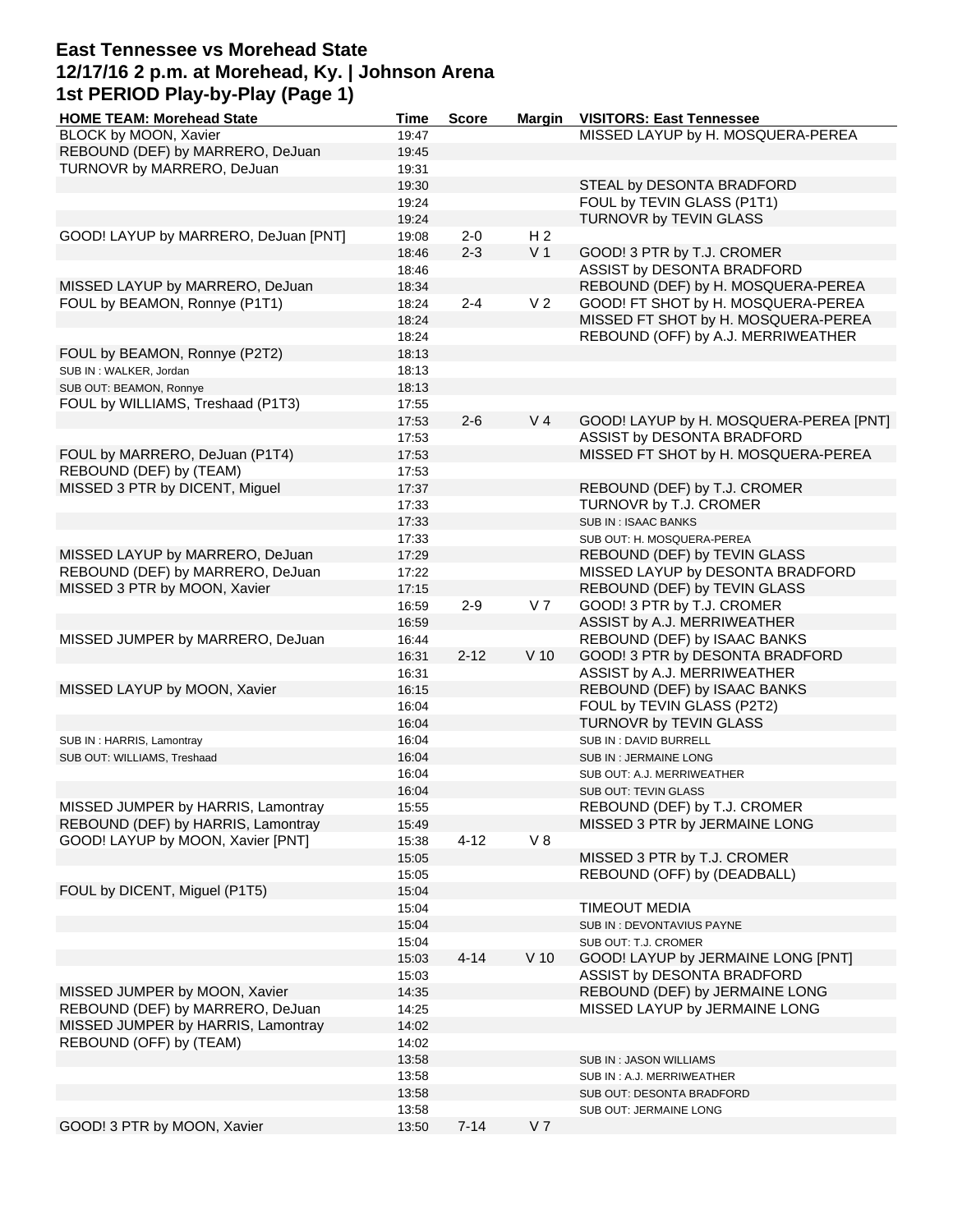## **East Tennessee vs Morehead State 12/17/16 2 p.m. at Morehead, Ky. | Johnson Arena 1st PERIOD Play-by-Play (Page 2)**

| <b>HOME TEAM: Morehead State</b>     | <b>Time</b> | <b>Score</b> | <b>Margin</b>   | <b>VISITORS: East Tennessee</b>      |
|--------------------------------------|-------------|--------------|-----------------|--------------------------------------|
| ASSIST by WALKER, Jordan             | 13:50       |              |                 |                                      |
|                                      | 13:33       | $7 - 17$     | $V$ 10          | GOOD! 3 PTR by DAVID BURRELL         |
|                                      | 13:33       |              |                 | ASSIST by ISAAC BANKS                |
| MISSED LAYUP by HARRIS, Lamontray    | 13:16       |              |                 | <b>BLOCK by ISAAC BANKS</b>          |
| REBOUND (OFF) by MARRERO, DeJuan     | 13:14       |              |                 |                                      |
| GOOD! LAYUP by MARRERO, DeJuan [PNT] | 13:11       | $9 - 17$     | V8              |                                      |
| SUB IN: BITTING, Ty'Quan             | 12:55       |              |                 | SUB IN: DESONTA BRADFORD             |
|                                      |             |              |                 |                                      |
| SUB OUT: MARRERO, DeJuan             | 12:55       |              |                 | SUB IN : T.J. CROMER                 |
|                                      | 12:55       |              |                 | SUB OUT: DEVONTAVIUS PAYNE           |
|                                      | 12:55       |              |                 | SUB OUT: JASON WILLIAMS              |
|                                      | 12:45       | $9 - 19$     | $V$ 10          | GOOD! JUMPER by ISAAC BANKS [PNT]    |
|                                      | 12:29       |              |                 | FOUL by DAVID BURRELL (P1T3)         |
| FOUL by HARRIS, Lamontray (P1T6)     | 12:21       |              |                 |                                      |
| TURNOVR by HARRIS, Lamontray         | 12:21       |              |                 |                                      |
|                                      | 12:10       |              |                 | TURNOVR by T.J. CROMER               |
| STEAL by MOON, Xavier                | 12:08       |              |                 |                                      |
| MISSED 3 PTR by MOON, Xavier         | 12:01       |              |                 | REBOUND (DEF) by DESONTA BRADFORD    |
| REBOUND (DEF) by MOON, Xavier        | 11:51       |              |                 | MISSED 3 PTR by A.J. MERRIWEATHER    |
| MISSED JUMPER by HARRIS, Lamontray   | 11:39       |              |                 | REBOUND (DEF) by ISAAC BANKS         |
| FOUL by WALKER, Jordan (P1T7)        | 11:25       |              |                 |                                      |
|                                      |             |              |                 |                                      |
|                                      | 11:25       |              |                 | TIMEOUT media                        |
|                                      | 11:25       |              |                 | MISSED FT SHOT by ISAAC BANKS        |
|                                      | 11:25       |              |                 | REBOUND (OFF) by (DEADBALL)          |
|                                      | 11:25       | $9 - 20$     | V <sub>11</sub> | GOOD! FT SHOT by ISAAC BANKS         |
| SUB IN : HENSON, Djimon              | 11:25       |              |                 | SUB IN: PETER JURKIN                 |
| SUB OUT: DICENT, Miguel              | 11:25       |              |                 | <b>SUB OUT: ISAAC BANKS</b>          |
| MISSED 3 PTR by HARRIS, Lamontray    | 11:11       |              |                 | REBOUND (DEF) by A.J. MERRIWEATHER   |
|                                      | 10:54       | $9 - 22$     | V <sub>13</sub> | GOOD! DUNK by PETER JURKIN [PNT]     |
|                                      | 10:54       |              |                 | ASSIST by T.J. CROMER                |
| MISSED LAYUP by MOON, Xavier         | 10:40       |              |                 |                                      |
| REBOUND (OFF) by HARRIS, Lamontray   | 10:40       |              |                 |                                      |
| MISSED JUMPER by HARRIS, Lamontray   | 10:35       |              |                 | REBOUND (DEF) by DESONTA BRADFORD    |
|                                      |             |              |                 |                                      |
| REBOUND (DEF) by BITTING, Ty'Quan    | 10:31       |              |                 | MISSED LAYUP by T.J. CROMER          |
|                                      | 10:29       |              |                 | SUB IN: DEVONTAVIUS PAYNE            |
|                                      | 10:29       |              |                 | SUB OUT: A.J. MERRIWEATHER           |
| TURNOVR by WALKER, Jordan            | 10:04       |              |                 |                                      |
|                                      | 10:03       |              |                 | STEAL by PETER JURKIN                |
|                                      | 10:00       | $9 - 24$     | V <sub>15</sub> | GOOD! DUNK by DAVID BURRELL [FB/PNT] |
|                                      | 10:00       |              |                 | ASSIST by T.J. CROMER                |
| TIMEOUT 30sec                        | 09:57       |              |                 |                                      |
| GOOD! 3 PTR by HENSON, Djimon        | 09:44       | 12-24        | V <sub>12</sub> |                                      |
| ASSIST by MOON, Xavier               | 09:44       |              |                 |                                      |
|                                      | 09:19       | $12 - 27$    | V <sub>15</sub> | GOOD! 3 PTR by T.J. CROMER           |
| MISSED LAYUP by MOON, Xavier         | 09:08       |              |                 | BLOCK by PETER JURKIN                |
|                                      | 09:05       |              |                 | REBOUND (DEF) by (TEAM)              |
|                                      | 09:05       |              |                 | SUB IN: JASON WILLIAMS               |
|                                      | 09:05       |              |                 | SUB IN: TEVIN GLASS                  |
|                                      | 09:05       |              |                 | SUB OUT: DESONTA BRADFORD            |
|                                      | 09:05       |              |                 | SUB OUT: DAVID BURRELL               |
| FOUL by WALKER, Jordan (P2T8)        | 08:54       | 12-28        | V <sub>16</sub> | GOOD! FT SHOT by DEVONTAVIUS PAYNE   |
|                                      |             |              | V 17            |                                      |
|                                      | 08:54       | 12-29        |                 | GOOD! FT SHOT by DEVONTAVIUS PAYNE   |
| SUB IN : DICENT, Miguel              | 08:54       |              |                 |                                      |
| SUB OUT: WALKER, Jordan              | 08:54       |              |                 |                                      |
| MISSED LAYUP by DICENT, Miguel       | 08:40       |              |                 | BLOCK by PETER JURKIN                |
| REBOUND (OFF) by (TEAM)              | 08:38       |              |                 |                                      |
| TURNOVR by HARRIS, Lamontray         | 08:34       |              |                 |                                      |
|                                      | 08:33       |              |                 | STEAL by DEVONTAVIUS PAYNE           |
| FOUL by DICENT, Miguel (P2T9)        | 08:32       | $12 - 30$    | V <sub>18</sub> | GOOD! FT SHOT by DEVONTAVIUS PAYNE   |
|                                      | 08:32       | 12-31        | V 19            | GOOD! FT SHOT by DEVONTAVIUS PAYNE   |
| SUB IN : MARRERO, DeJuan             | 08:32       |              |                 |                                      |
| SUB OUT: BITTING, Ty'Quan            | 08:32       |              |                 |                                      |
| MISSED 3 PTR by DICENT, Miguel       | 08:15       |              |                 |                                      |
|                                      |             |              |                 |                                      |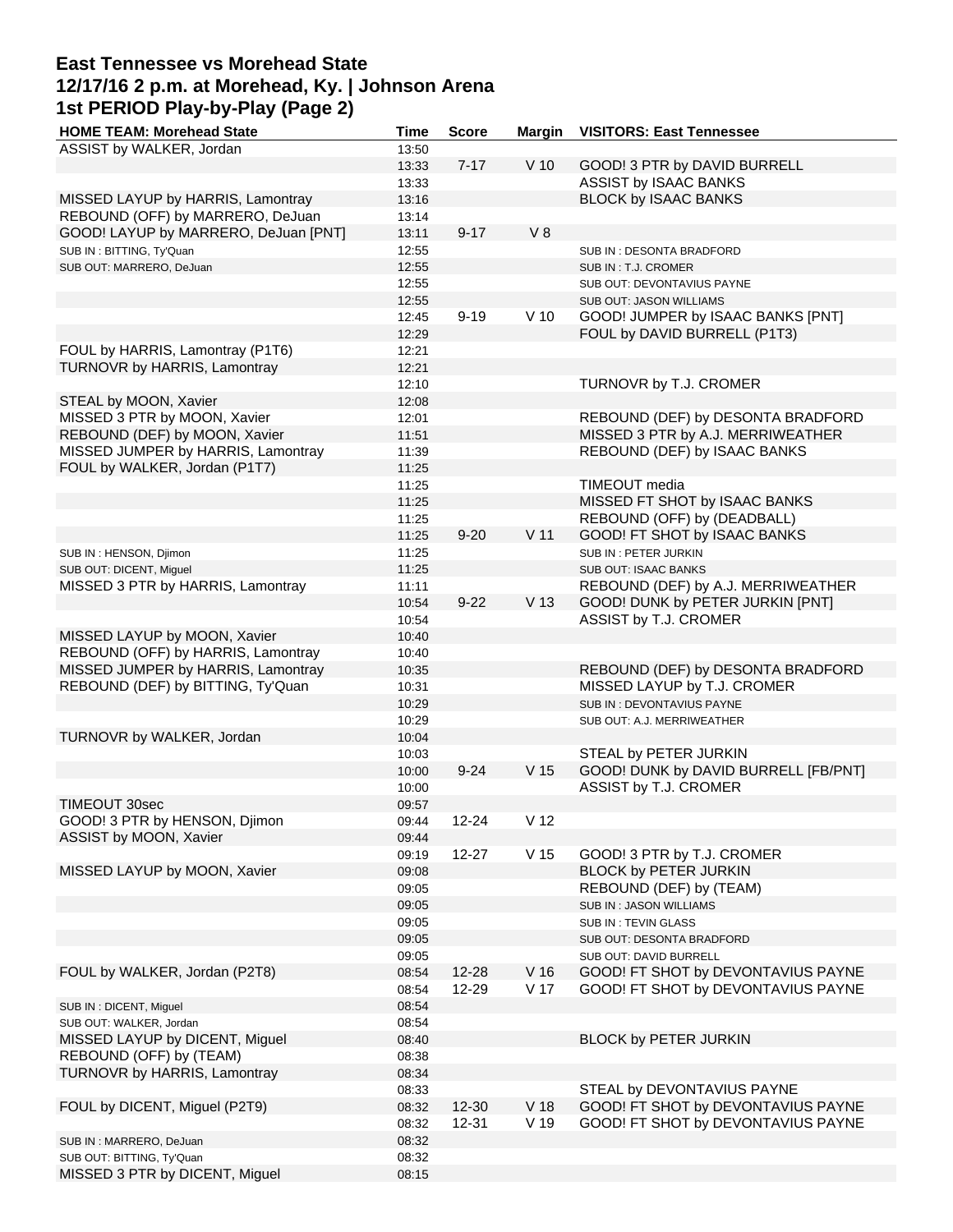# **East Tennessee vs Morehead State 12/17/16 2 p.m. at Morehead, Ky. | Johnson Arena 1st PERIOD Play-by-Play (Page 3)**

| <b>HOME TEAM: Morehead State</b>  | Time  | <b>Score</b> | <b>Margin</b>   | <b>VISITORS: East Tennessee</b>        |
|-----------------------------------|-------|--------------|-----------------|----------------------------------------|
|                                   | 08:15 |              |                 | REBOUND (DEF) by DEVONTAVIUS PAYNE     |
|                                   | 08:03 | $12 - 33$    | V <sub>21</sub> | GOOD! LAYUP by TEVIN GLASS [PNT]       |
|                                   | 08:03 |              |                 | ASSIST by T.J. CROMER                  |
|                                   | 07:43 |              |                 | FOUL by T.J. CROMER (P1T4)             |
| <b>TIMEOUT MEDIA</b>              | 07:43 |              |                 |                                        |
|                                   | 07:43 |              |                 | SUB IN: H. MOSQUERA-PEREA              |
|                                   | 07:43 |              |                 | SUB OUT: PETER JURKIN                  |
| MISSED LAYUP by MARRERO, DeJuan   | 07:28 |              |                 | REBOUND (DEF) by H. MOSQUERA-PEREA     |
|                                   |       | 12-35        | V <sub>23</sub> |                                        |
|                                   | 07:03 |              |                 | GOOD! LAYUP by H. MOSQUERA-PEREA [PNT] |
|                                   | 07:03 |              |                 | ASSIST by T.J. CROMER                  |
| MISSED 3 PTR by MOON, Xavier      | 06:52 |              |                 |                                        |
| REBOUND (OFF) by (TEAM)           | 06:52 |              |                 |                                        |
|                                   | 06:48 |              |                 | SUB IN: JERMAINE LONG                  |
|                                   | 06:48 |              |                 | SUB OUT: T.J. CROMER                   |
| MISSED LAYUP by HARRIS, Lamontray | 06:43 |              |                 | REBOUND (DEF) by H. MOSQUERA-PEREA     |
|                                   | 06:25 |              |                 | FOUL by JERMAINE LONG (P1T5)           |
|                                   | 06:25 |              |                 | TURNOVR by JERMAINE LONG               |
| GOOD! JUMPER by MARRERO, DeJuan   | 06:11 | 14-35        | V <sub>21</sub> |                                        |
| ASSIST by MOON, Xavier            | 06:11 |              |                 |                                        |
| REBOUND (DEF) by DICENT, Miguel   | 05:51 |              |                 | MISSED LAYUP by H. MOSQUERA-PEREA      |
| MISSED LAYUP by MARRERO, DeJuan   | 05:44 |              |                 | BLOCK by H. MOSQUERA-PEREA             |
| REBOUND (OFF) by (TEAM)           | 05:42 |              |                 |                                        |
|                                   | 05:38 |              |                 | FOUL by DEVONTAVIUS PAYNE (P1T6)       |
|                                   |       |              | V 19            |                                        |
| GOOD! JUMPER by MOON, Xavier      | 05:35 | 16-35        |                 |                                        |
| ASSIST by DICENT, Miguel          | 05:35 |              |                 |                                        |
| REBOUND (DEF) by MOON, Xavier     | 05:12 |              |                 | MISSED 3 PTR by DEVONTAVIUS PAYNE      |
| GOOD! FT SHOT by DICENT, Miguel   | 05:06 | 17-35        | V <sub>18</sub> | FOUL by DEVONTAVIUS PAYNE (P2T7)       |
| GOOD! FT SHOT by DICENT, Miguel   | 05:06 | 18-35        | V 17            |                                        |
|                                   | 05:06 |              |                 | SUB IN: DESONTA BRADFORD               |
|                                   | 05:06 |              |                 | SUB IN: DAVID BURRELL                  |
|                                   | 05:06 |              |                 | SUB OUT: JASON WILLIAMS                |
|                                   | 05:06 |              |                 | SUB OUT: TEVIN GLASS                   |
| REBOUND (DEF) by MOON, Xavier     | 04:36 |              |                 | MISSED 3 PTR by DEVONTAVIUS PAYNE      |
| GOOD! LAYUP by MOON, Xavier [PNT] | 04:30 | 20-35        | V <sub>15</sub> |                                        |
| REBOUND (DEF) by MARRERO, DeJuan  | 04:16 |              |                 | MISSED LAYUP by JERMAINE LONG          |
|                                   | 04:05 |              |                 | SUB IN: A.J. MERRIWEATHER              |
|                                   | 04:05 |              |                 | SUB IN : T.J. CROMER                   |
|                                   | 04:05 |              |                 | SUB OUT: JERMAINE LONG                 |
|                                   | 04:05 |              |                 | SUB OUT: DEVONTAVIUS PAYNE             |
|                                   |       |              |                 |                                        |
| MISSED 3 PTR by MOON, Xavier      | 03:52 |              |                 | REBOUND (DEF) by H. MOSQUERA-PEREA     |
|                                   | 03:37 | 20-38        | V <sub>18</sub> | GOOD! 3 PTR by T.J. CROMER             |
|                                   | 03:37 |              |                 | ASSIST by H. MOSQUERA-PEREA            |
| GOOD! LAYUP by MOON, Xavier [PNT] | 03:17 | 22-38        | V <sub>16</sub> |                                        |
| ASSIST by HARRIS, Lamontray       | 03:17 |              |                 |                                        |
| BLOCK by MARRERO, DeJuan          | 03:04 |              |                 | MISSED LAYUP by A.J. MERRIWEATHER      |
|                                   | 03:02 |              |                 | REBOUND (OFF) by A.J. MERRIWEATHER     |
|                                   | 02:58 | 22-40        | V <sub>18</sub> | GOOD! JUMPER by A.J. MERRIWEATHER [PNT |
| MISSED 3 PTR by HENSON, Djimon    | 02:49 |              |                 | REBOUND (DEF) by H. MOSQUERA-PEREA     |
| BLOCK by MARRERO, DeJuan          | 02:22 |              |                 | MISSED LAYUP by DAVID BURRELL          |
| REBOUND (DEF) by MARRERO, DeJuan  | 02:20 |              |                 |                                        |
| GOOD! 3 PTR by DICENT, Miguel     | 02:09 | 25-40        | V 15            |                                        |
|                                   | 01:49 | 25-42        | V 17            | GOOD! LAYUP by H. MOSQUERA-PEREA [PNT] |
|                                   | 01:49 |              |                 | ASSIST by DESONTA BRADFORD             |
| GOOD! JUMPER by MARRERO, DeJuan   | 01:32 | $27 - 42$    | V <sub>15</sub> |                                        |
| ASSIST by MOON, Xavier            | 01:32 |              |                 |                                        |
|                                   |       |              |                 |                                        |
| REBOUND (DEF) by HENSON, Djimon   | 01:15 |              |                 | MISSED 3 PTR by T.J. CROMER            |
| GOOD! JUMPER by HARRIS, Lamontray | 00:51 | 29-42        | V <sub>13</sub> |                                        |
| ASSIST by MOON, Xavier            | 00:51 |              |                 |                                        |
|                                   | 00:48 |              |                 | TIMEOUT 30sec                          |
|                                   | 00:48 |              |                 | <b>TIMEOUT MEDIA</b>                   |
|                                   | 00:48 |              |                 | SUB IN: TEVIN GLASS                    |
|                                   | 00:48 |              |                 | SUB IN : ISAAC BANKS                   |
|                                   | 00:48 |              |                 | SUB OUT: H. MOSQUERA-PEREA             |
|                                   | 00:48 |              |                 | SUB OUT: DAVID BURRELL                 |
|                                   | 00:29 |              |                 | TURNOVR by T.J. CROMER                 |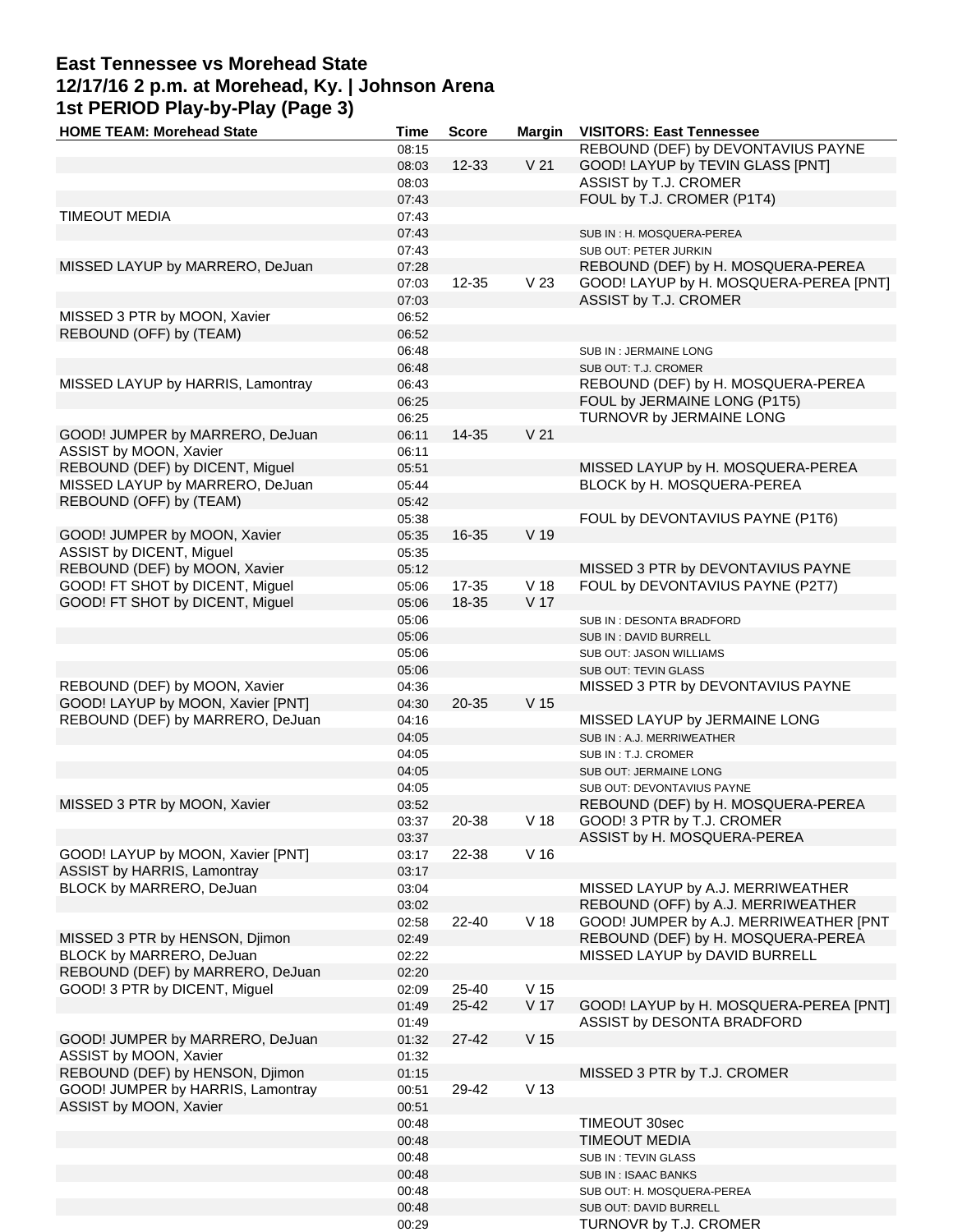## **East Tennessee vs Morehead State 12/17/16 2 p.m. at Morehead, Ky. | Johnson Arena 1st PERIOD Play-by-Play (Page 4)**

| <b>HOME TEAM: Morehead State</b> | Time  | <b>Score</b> |      | Margin VISITORS: East Tennessee     |
|----------------------------------|-------|--------------|------|-------------------------------------|
| MISSED 3 PTR by HENSON, Djimon   | 00:07 |              |      | REBOUND (DEF) by TEVIN GLASS        |
|                                  | 00:00 | 29-44        | V 15 | GOOD! LAYUP by TEVIN GLASS [FB/PNT] |
|                                  |       |              |      |                                     |

#### East Tennessee 44, Morehead State 29

|                       |      | Off          | 2nd          | Fast |       |                        |
|-----------------------|------|--------------|--------------|------|-------|------------------------|
| 1st period-only Paint |      | T/O          | Chance Break |      | Bench |                        |
| East Tennessee        | - 20 |              |              |      | 16.   | Score tied - 0 times.  |
| Morehead State        | 10   | $\mathbf{A}$ |              |      | .5    | Lead changed - 1 time. |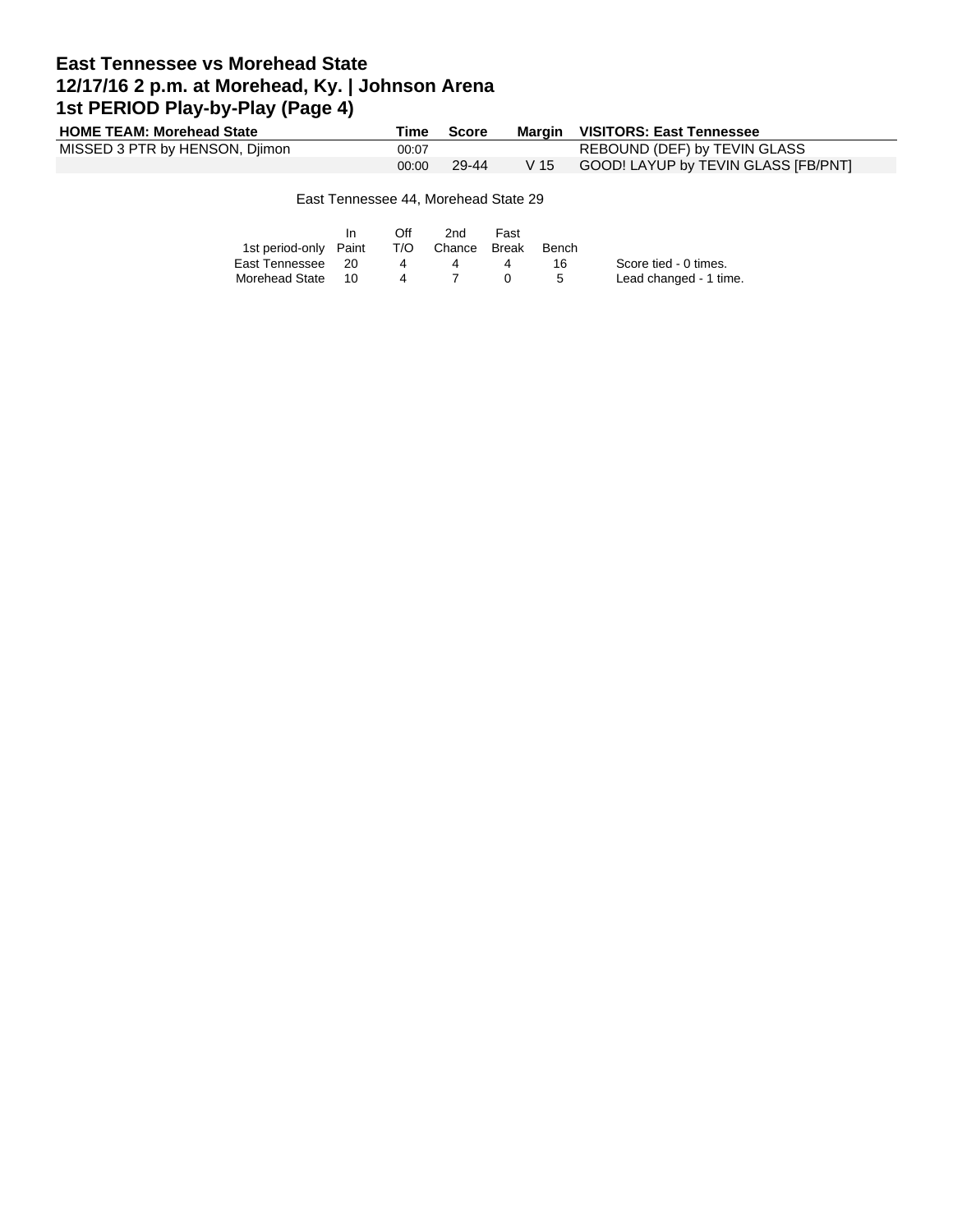# **East Tennessee vs Morehead State 12/17/16 2 p.m. at Morehead, Ky. | Johnson Arena 2nd PERIOD Play-by-Play (Page 1)**

| <b>HOME TEAM: Morehead State</b>     | Time  | <b>Score</b> | <b>Margin</b>   | <b>VISITORS: East Tennessee</b>    |
|--------------------------------------|-------|--------------|-----------------|------------------------------------|
|                                      | 19:51 | 29-46        | V 17            | GOOD! LAYUP by T.J. CROMER [PNT]   |
|                                      | 19:51 |              |                 | ASSIST by H. MOSQUERA-PEREA        |
| MISSED LAYUP by MARRERO, DeJuan      | 19:31 |              |                 |                                    |
| REBOUND (OFF) by WILLIAMS, Treshaad  | 19:31 |              |                 |                                    |
| GOOD! FT SHOT by WILLIAMS, Treshaad  | 19:26 | 30-46        | V <sub>16</sub> | FOUL by H. MOSQUERA-PEREA (P1T1)   |
|                                      |       |              |                 |                                    |
| GOOD! FT SHOT by WILLIAMS, Treshaad  | 19:26 | $31 - 46$    | V <sub>15</sub> |                                    |
| FOUL by WILLIAMS, Treshaad (P2T1)    | 19:09 |              |                 |                                    |
|                                      | 18:47 | $31 - 49$    | V <sub>18</sub> | GOOD! 3 PTR by T.J. CROMER         |
|                                      | 18:47 |              |                 | ASSIST by H. MOSQUERA-PEREA        |
| MISSED JUMPER by DICENT, Miguel      | 18:21 |              |                 | REBOUND (DEF) by TEVIN GLASS       |
|                                      | 18:07 |              |                 | FOUL by H. MOSQUERA-PEREA (P2T2)   |
|                                      | 18:07 |              |                 | TURNOVR by H. MOSQUERA-PEREA       |
|                                      | 18:07 |              |                 | SUB IN: ISAAC BANKS                |
|                                      |       |              |                 |                                    |
|                                      | 18:07 |              |                 | SUB OUT: H. MOSQUERA-PEREA         |
| MISSED LAYUP by MARRERO, DeJuan      | 17:54 |              |                 | <b>BLOCK by TEVIN GLASS</b>        |
| REBOUND (OFF) by BEAMON, Ronnye      | 17:51 |              |                 |                                    |
| MISSED JUMPER by BEAMON, Ronnye      | 17:49 |              |                 | <b>BLOCK by TEVIN GLASS</b>        |
|                                      | 17:47 |              |                 | REBOUND (DEF) by TEVIN GLASS       |
| REBOUND (DEF) by WILLIAMS, Treshaad  | 17:44 |              |                 | MISSED LAYUP by T.J. CROMER        |
| MISSED 3 PTR by DICENT, Miguel       | 17:40 |              |                 | REBOUND (DEF) by A.J. MERRIWEATHER |
| FOUL by MOON, Xavier (P1T2)          | 17:34 |              |                 |                                    |
|                                      | 17:34 |              |                 | FOUL by ISAAC BANKS (P1T3)         |
|                                      |       |              |                 |                                    |
|                                      | 17:34 |              |                 | TURNOVR by ISAAC BANKS             |
| MISSED FT SHOT by MARRERO, DeJuan    | 17:18 |              |                 | FOUL by ISAAC BANKS (P2T4)         |
| REBOUND (OFF) by (DEADBALL)          | 17:18 |              |                 |                                    |
| MISSED FT SHOT by MARRERO, DeJuan    | 17:18 |              |                 | REBOUND (DEF) by A.J. MERRIWEATHER |
| REBOUND (DEF) by DICENT, Miguel      | 17:03 |              |                 | MISSED JUMPER by TEVIN GLASS       |
| GOOD! JUMPER by MOON, Xavier         | 16:56 | 33-49        | V <sub>16</sub> |                                    |
| ASSIST by DICENT, Miguel             | 16:56 |              |                 |                                    |
| FOUL by WILLIAMS, Treshaad (P3T3)    | 16:38 |              |                 |                                    |
| SUB IN: HARRIS, Lamontray            | 16:38 |              |                 | SUB IN: DAVID BURRELL              |
|                                      |       |              |                 |                                    |
| SUB OUT: WILLIAMS, Treshaad          | 16:38 |              |                 | SUB OUT: TEVIN GLASS               |
|                                      | 16:32 |              |                 | TURNOVR by T.J. CROMER             |
| STEAL by DICENT, Miguel              | 16:31 |              |                 |                                    |
| GOOD! FT SHOT by DICENT, Miguel      | 16:30 | 34-49        | V <sub>15</sub> | FOUL by A.J. MERRIWEATHER (P1T5)   |
| GOOD! FT SHOT by DICENT, Miguel      | 16:30 | 35-49        | V <sub>14</sub> |                                    |
|                                      | 16:11 | 35-51        | V <sub>16</sub> | GOOD! LAYUP by DAVID BURRELL [PNT] |
|                                      | 16:11 |              |                 | ASSIST by T.J. CROMER              |
| MISSED JUMPER by DICENT, Miguel      | 15:58 |              |                 |                                    |
| REBOUND (OFF) by MARRERO, DeJuan     | 15:58 |              |                 |                                    |
| GOOD! LAYUP by MARRERO, DeJuan [PNT] | 15:55 | 37-51        | V <sub>14</sub> |                                    |
|                                      |       |              |                 | MISSED 3 PTR by T.J. CROMER        |
|                                      | 15:38 |              |                 |                                    |
|                                      | 15:38 |              |                 | REBOUND (OFF) by ISAAC BANKS       |
| FOUL by MARRERO, DeJuan (P2T4)       | 15:36 |              |                 |                                    |
|                                      | 15:36 |              |                 | <b>TIMEOUT MEDIA</b>               |
|                                      | 15:36 |              |                 | SUB IN: DEVONTAVIUS PAYNE          |
|                                      | 15:36 |              |                 | SUB OUT: A.J. MERRIWEATHER         |
|                                      | 15:29 |              |                 | TURNOVR by DESONTA BRADFORD        |
| MISSED JUMPER by MOON, Xavier        | 15:18 |              |                 |                                    |
| REBOUND (OFF) by HARRIS, Lamontray   | 15:18 |              |                 |                                    |
| GOOD! 3 PTR by HARRIS, Lamontray     | 15:12 | 40-51        | V <sub>11</sub> |                                    |
|                                      |       |              |                 |                                    |
| ASSIST by MOON, Xavier               | 15:12 |              |                 |                                    |
|                                      | 14:40 |              |                 | TURNOVR by T.J. CROMER             |
| STEAL by MOON, Xavier                | 14:39 |              |                 |                                    |
| MISSED LAYUP by DICENT, Miguel       | 14:36 |              |                 |                                    |
| REBOUND (OFF) by BEAMON, Ronnye      | 14:36 |              |                 |                                    |
| MISSED JUMPER by BEAMON, Ronnye      | 14:33 |              |                 | REBOUND (DEF) by DESONTA BRADFORD  |
| FOUL by BEAMON, Ronnye (P3T5)        | 14:26 |              |                 |                                    |
| SUB IN : WALKER, Jordan              | 14:26 |              |                 | SUB IN: PETER JURKIN               |
| SUB OUT: BEAMON, Ronnye              | 14:26 |              |                 | SUB OUT: ISAAC BANKS               |
| FOUL by WALKER, Jordan (P3T6)        | 14:24 |              |                 |                                    |
|                                      |       |              |                 |                                    |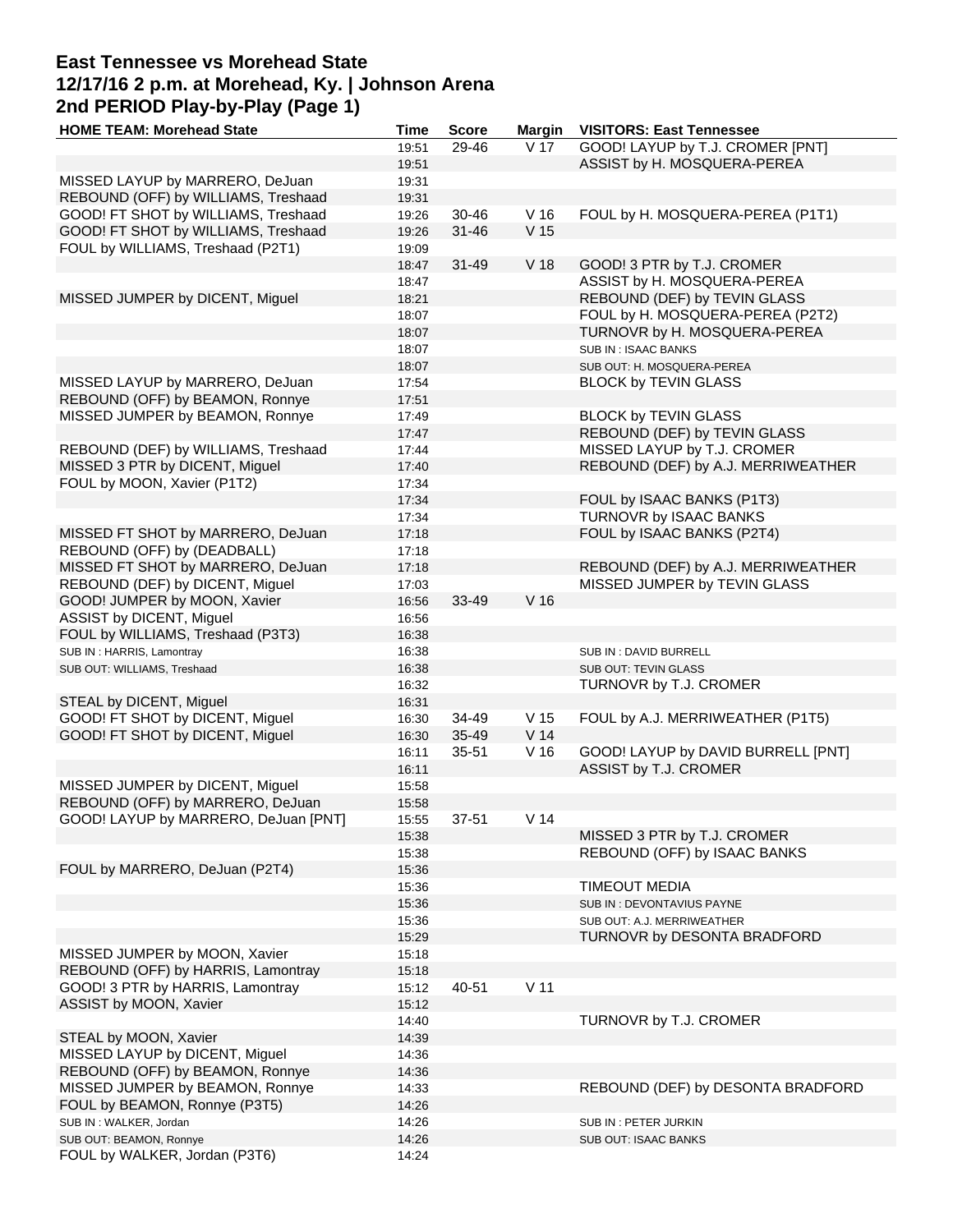### **East Tennessee vs Morehead State 12/17/16 2 p.m. at Morehead, Ky. | Johnson Arena 2nd PERIOD Play-by-Play (Page 2)**

| <b>HOME TEAM: Morehead State</b>     | Time  | <b>Score</b> | <b>Margin</b>   | <b>VISITORS: East Tennessee</b>        |
|--------------------------------------|-------|--------------|-----------------|----------------------------------------|
| REBOUND (DEF) by MARRERO, DeJuan     | 14:22 |              |                 | MISSED 3 PTR by DEVONTAVIUS PAYNE      |
| MISSED LAYUP by HARRIS, Lamontray    | 14:04 |              |                 |                                        |
| REBOUND (OFF) by MOON, Xavier        | 14:04 |              |                 |                                        |
| MISSED 3 PTR by WALKER, Jordan       | 13:54 |              |                 | REBOUND (DEF) by DESONTA BRADFORD      |
|                                      | 13:46 |              |                 | TURNOVR by DESONTA BRADFORD            |
| STEAL by MOON, Xavier                | 13:45 |              |                 |                                        |
| GOOD! FT SHOT by WALKER, Jordan      |       | $41 - 51$    | $V$ 10          | FOUL by DESONTA BRADFORD (P1T6)        |
|                                      | 13:42 |              |                 |                                        |
| GOOD! FT SHOT by WALKER, Jordan      | 13:42 | 42-51        | V <sub>9</sub>  |                                        |
|                                      | 13:42 |              |                 | SUB IN: A.J. MERRIWEATHER              |
|                                      | 13:42 |              |                 | SUB IN: JASON WILLIAMS                 |
|                                      | 13:42 |              |                 | SUB OUT: T.J. CROMER                   |
|                                      | 13:42 |              |                 | SUB OUT: DESONTA BRADFORD              |
|                                      | 13:26 |              |                 | MISSED LAYUP by PETER JURKIN           |
|                                      | 13:26 |              |                 | REBOUND (OFF) by PETER JURKIN          |
| FOUL by DICENT, Miguel (P3T7)        | 13:20 | 42-52        | $V$ 10          | GOOD! FT SHOT by DEVONTAVIUS PAYNE     |
|                                      | 13:20 | 42-53        | V <sub>11</sub> | GOOD! FT SHOT by DEVONTAVIUS PAYNE     |
|                                      |       |              |                 |                                        |
| TURNOVR by MOON, Xavier              | 13:06 |              |                 |                                        |
|                                      | 13:05 |              |                 | STEAL by DEVONTAVIUS PAYNE             |
|                                      | 13:01 |              |                 | TURNOVR by A.J. MERRIWEATHER           |
| STEAL by HARRIS, Lamontray           | 12:56 |              |                 |                                        |
| GOOD! LAYUP by MARRERO, DeJuan [PNT] | 12:53 | 44-53        | V <sub>9</sub>  |                                        |
| ASSIST by DICENT, Miguel             | 12:53 |              |                 |                                        |
| REBOUND (DEF) by WALKER, Jordan      | 12:31 |              |                 | MISSED 3 PTR by DEVONTAVIUS PAYNE      |
| TURNOVR by DICENT, Miguel            | 12:25 |              |                 |                                        |
|                                      | 12:25 |              |                 | SUB IN: T.J. CROMER                    |
|                                      | 12:25 |              |                 | SUB OUT: DEVONTAVIUS PAYNE             |
|                                      |       |              |                 |                                        |
|                                      | 12:13 |              |                 | TURNOVR by T.J. CROMER                 |
| MISSED JUMPER by MOON, Xavier        | 12:01 |              |                 | REBOUND (DEF) by (TEAM)                |
|                                      | 11:57 |              |                 | <b>TIMEOUT MEDIA</b>                   |
|                                      | 11:57 |              |                 | SUB IN : H. MOSQUERA-PEREA             |
|                                      | 11:57 |              |                 | SUB IN: TEVIN GLASS                    |
|                                      | 11:57 |              |                 | SUB IN: DESONTA BRADFORD               |
|                                      | 11:57 |              |                 | SUB OUT: DAVID BURRELL                 |
|                                      | 11:57 |              |                 | SUB OUT: PETER JURKIN                  |
|                                      | 11:57 |              |                 | SUB OUT: JASON WILLIAMS                |
| BLOCK by MARRERO, DeJuan             | 11:31 |              |                 | MISSED LAYUP by A.J. MERRIWEATHER      |
|                                      | 11:31 |              |                 | REBOUND (OFF) by (TEAM)                |
|                                      | 11:27 | 44-55        | V <sub>11</sub> | GOOD! LAYUP by H. MOSQUERA-PEREA [PNT] |
|                                      |       |              |                 |                                        |
|                                      | 11:27 |              |                 | ASSIST by DESONTA BRADFORD             |
|                                      | 11:01 |              |                 | FOUL by T.J. CROMER (P2T7)             |
| TURNOVR by HARRIS, Lamontray         | 11:01 |              |                 |                                        |
|                                      | 10:47 | 44-58        | V <sub>14</sub> | GOOD! 3 PTR by DESONTA BRADFORD        |
|                                      | 10:47 |              |                 | ASSIST by T.J. CROMER                  |
| MISSED LAYUP by MARRERO, DeJuan      | 10:17 |              |                 | BLOCK by H. MOSQUERA-PEREA             |
| REBOUND (OFF) by MARRERO, DeJuan     | 10:15 |              |                 |                                        |
| MISSED 3 PTR by MOON, Xavier         | 10:12 |              |                 |                                        |
| REBOUND (OFF) by MARRERO, DeJuan     | 10:12 |              |                 |                                        |
| GOOD! FT SHOT by MARRERO, DeJuan     | 10:12 | 45-58        | V <sub>13</sub> | FOUL by H. MOSQUERA-PEREA (P3T8)       |
| MISSED FT SHOT by MARRERO, DeJuan    | 10:12 |              |                 | REBOUND (DEF) by TEVIN GLASS           |
|                                      |       |              |                 |                                        |
| FOUL by HARRIS, Lamontray (P2T8)     | 09:59 | 45-59        | V <sub>14</sub> | GOOD! FT SHOT by TEVIN GLASS           |
|                                      | 09:59 |              |                 | MISSED FT SHOT by TEVIN GLASS          |
|                                      | 09:59 |              |                 | REBOUND (OFF) by (TEAM)                |
| FOUL by HARRIS, Lamontray (P3T9)     | 09:54 |              |                 | MISSED FT SHOT by H. MOSQUERA-PEREA    |
|                                      | 09:54 |              |                 | REBOUND (OFF) by (DEADBALL)            |
| REBOUND (DEF) by (TEAM)              | 09:54 |              |                 | MISSED FT SHOT by H. MOSQUERA-PEREA    |
| TURNOVR by MOON, Xavier              | 09:39 |              |                 |                                        |
| SUB IN: WILLIAMS, Treshaad           | 09:39 |              |                 |                                        |
| SUB IN: BEAMON, Ronnye               | 09:39 |              |                 |                                        |
|                                      |       |              |                 |                                        |
| SUB OUT: HARRIS, Lamontray           | 09:39 |              |                 |                                        |
| SUB OUT: WALKER, Jordan              | 09:39 |              |                 |                                        |
|                                      | 09:20 | 45-62        | V 17            | GOOD! 3 PTR by DESONTA BRADFORD        |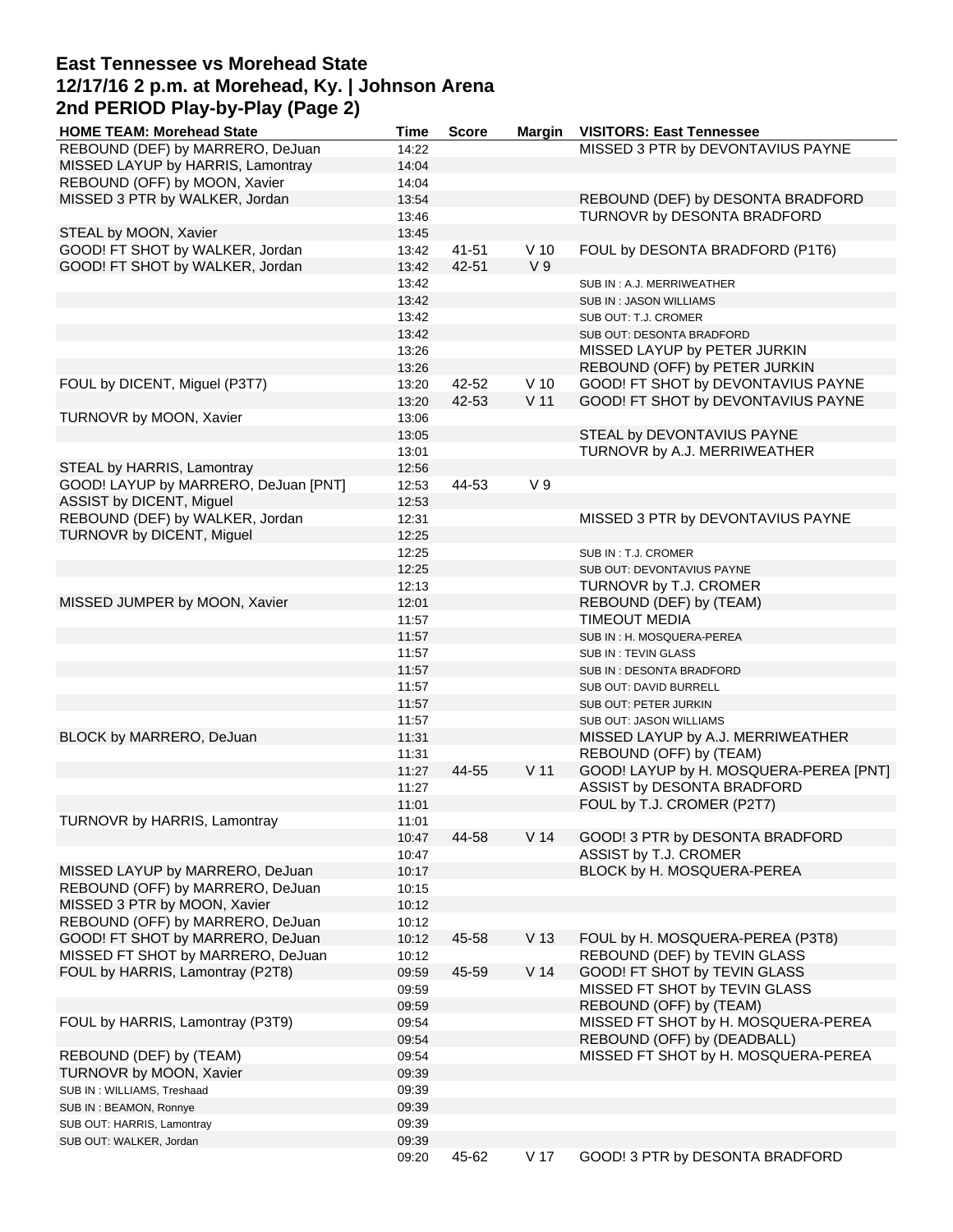# **East Tennessee vs Morehead State 12/17/16 2 p.m. at Morehead, Ky. | Johnson Arena 2nd PERIOD Play-by-Play (Page 3)**

| <b>HOME TEAM: Morehead State</b>       | Time  | <b>Score</b> | <b>Margin</b>   | <b>VISITORS: East Tennessee</b>        |
|----------------------------------------|-------|--------------|-----------------|----------------------------------------|
| MISSED JUMPER by MARRERO, DeJuan       | 09:03 |              |                 | REBOUND (DEF) by H. MOSQUERA-PEREA     |
|                                        | 08:55 | 45-65        | V <sub>20</sub> | GOOD! 3 PTR by T.J. CROMER             |
|                                        | 08:55 |              |                 | ASSIST by DESONTA BRADFORD             |
| GOOD! FT SHOT by DICENT, Miguel        | 08:34 | 46-65        | V 19            | FOUL by A.J. MERRIWEATHER (P2T9)       |
| GOOD! FT SHOT by DICENT, Miguel        | 08:34 | 47-65        | V <sub>18</sub> |                                        |
|                                        |       |              |                 |                                        |
| SUB IN: HARRIS, Lamontray              | 08:34 |              |                 |                                        |
| SUB OUT: MARRERO, DeJuan               | 08:34 |              |                 |                                        |
|                                        | 08:21 | 47-67        | V <sub>20</sub> | GOOD! JUMPER by T.J. CROMER            |
| MISSED 3 PTR by DICENT, Miguel         | 08:07 |              |                 |                                        |
| REBOUND (OFF) by WILLIAMS, Treshaad    | 08:07 |              |                 |                                        |
| GOOD! FT SHOT by WILLIAMS, Treshaad    | 08:05 | 48-67        | V 19            | FOUL by H. MOSQUERA-PEREA (P4T10)      |
| GOOD! FT SHOT by WILLIAMS, Treshaad    | 08:05 | 49-67        | V <sub>18</sub> |                                        |
|                                        | 08:05 |              |                 | SUB IN: ISAAC BANKS                    |
|                                        | 08:05 |              |                 | SUB IN: JERMAINE LONG                  |
|                                        | 08:05 |              |                 |                                        |
|                                        |       |              |                 | SUB OUT: H. MOSQUERA-PEREA             |
|                                        | 08:05 |              |                 | SUB OUT: A.J. MERRIWEATHER             |
| REBOUND (DEF) by HARRIS, Lamontray     | 07:46 |              |                 | MISSED LAYUP by TEVIN GLASS            |
| GOOD! LAYUP by MOON, Xavier [PNT]      | 07:31 | 51-67        | V <sub>16</sub> |                                        |
|                                        | 07:09 | 51-69        | V <sub>18</sub> | GOOD! LAYUP by DESONTA BRADFORD [PNT]  |
| GOOD! LAYUP by BEAMON, Ronnye [PNT]    | 06:40 | 53-69        | V <sub>16</sub> |                                        |
| ASSIST by DICENT, Miguel               | 06:40 |              |                 |                                        |
|                                        | 06:40 |              |                 | FOUL by T.J. CROMER (P3T11)            |
| <b>TIMEOUT MEDIA</b>                   | 06:40 |              |                 |                                        |
|                                        |       |              |                 |                                        |
| MISSED FT SHOT by BEAMON, Ronnye       | 06:40 |              |                 |                                        |
| REBOUND (OFF) by WILLIAMS, Treshaad    | 06:40 |              |                 |                                        |
|                                        | 06:40 |              |                 | SUB IN : DEVONTAVIUS PAYNE             |
|                                        | 06:40 |              |                 | SUB OUT: T.J. CROMER                   |
| GOOD! LAYUP by HARRIS, Lamontray [PNT] | 06:27 | 55-69        | V <sub>14</sub> |                                        |
| REBOUND (DEF) by HARRIS, Lamontray     | 05:56 |              |                 | MISSED LAYUP by TEVIN GLASS            |
| GOOD! JUMPER by MOON, Xavier           | 05:47 | 57-69        | V <sub>12</sub> |                                        |
| BLOCK by DICENT, Miguel                | 05:32 |              |                 | MISSED LAYUP by DEVONTAVIUS PAYNE      |
| REBOUND (DEF) by WILLIAMS, Treshaad    | 05:29 |              |                 |                                        |
|                                        |       |              |                 |                                        |
| GOOD! FT SHOT by MOON, Xavier          | 05:22 | 58-69        | V <sub>11</sub> | FOUL by JERMAINE LONG (P2T12)          |
| GOOD! FT SHOT by MOON, Xavier          | 05:22 | 59-69        | $V$ 10          |                                        |
|                                        | 05:22 |              |                 | SUB IN: DAVID BURRELL                  |
|                                        | 05:22 |              |                 | SUB IN : A.J. MERRIWEATHER             |
|                                        | 05:22 |              |                 | SUB IN : H. MOSQUERA-PEREA             |
|                                        | 05:22 |              |                 | SUB IN : T.J. CROMER                   |
|                                        | 05:22 |              |                 | SUB OUT: ISAAC BANKS                   |
|                                        | 05:22 |              |                 | SUB OUT: DEVONTAVIUS PAYNE             |
|                                        | 05:22 |              |                 | SUB OUT: JERMAINE LONG                 |
|                                        | 05:22 |              |                 | <b>SUB OUT: TEVIN GLASS</b>            |
| FOUL by WILLIAMS, Treshaad (P4T10)     |       |              | V <sub>11</sub> |                                        |
|                                        | 05:07 | 59-70        |                 | GOOD! FT SHOT by H. MOSQUERA-PEREA     |
| REBOUND (DEF) by DICENT, Miguel        | 05:07 |              |                 | MISSED FT SHOT by H. MOSQUERA-PEREA    |
| SUB IN : MARRERO, DeJuan               | 05:07 |              |                 |                                        |
| SUB OUT: WILLIAMS, Treshaad            | 05:07 |              |                 |                                        |
| GOOD! LAYUP by MARRERO, DeJuan [PNT]   | 04:57 | 61-70        | V <sub>9</sub>  |                                        |
| ASSIST by DICENT, Miguel               | 04:57 |              |                 |                                        |
| FOUL by BEAMON, Ronnye (P4T11)         | 04:41 | 61-71        | $V$ 10          | GOOD! FT SHOT by T.J. CROMER           |
| REBOUND (DEF) by WALKER, Jordan        | 04:41 |              |                 | MISSED FT SHOT by T.J. CROMER          |
| SUB IN : WALKER, Jordan                | 04:41 |              |                 |                                        |
| SUB OUT: BEAMON, Ronnye                | 04:41 |              |                 |                                        |
|                                        |       |              | $V_8$           |                                        |
| GOOD! LAYUP by MARRERO, DeJuan [PNT]   | 04:23 | 63-71        |                 |                                        |
| ASSIST by DICENT, Miguel               | 04:23 |              |                 |                                        |
|                                        | 03:56 | 63-73        | $V$ 10          | GOOD! LAYUP by H. MOSQUERA-PEREA [PNT] |
|                                        | 03:56 |              |                 | ASSIST by T.J. CROMER                  |
| FOUL by MOON, Xavier (P2T12)           | 03:56 |              |                 |                                        |
|                                        | 03:56 |              |                 | <b>TIMEOUT MEDIA</b>                   |
|                                        | 03:56 | 63-74        | V <sub>11</sub> | GOOD! FT SHOT by H. MOSQUERA-PEREA     |
|                                        | 03:56 |              |                 | SUB IN: PETER JURKIN                   |
|                                        | 03:56 |              |                 | SUB OUT: H. MOSQUERA-PEREA             |
| GOOD! 3 PTR by WALKER, Jordan          | 03:48 | 66-74        | $V_8$           |                                        |
|                                        |       |              |                 |                                        |